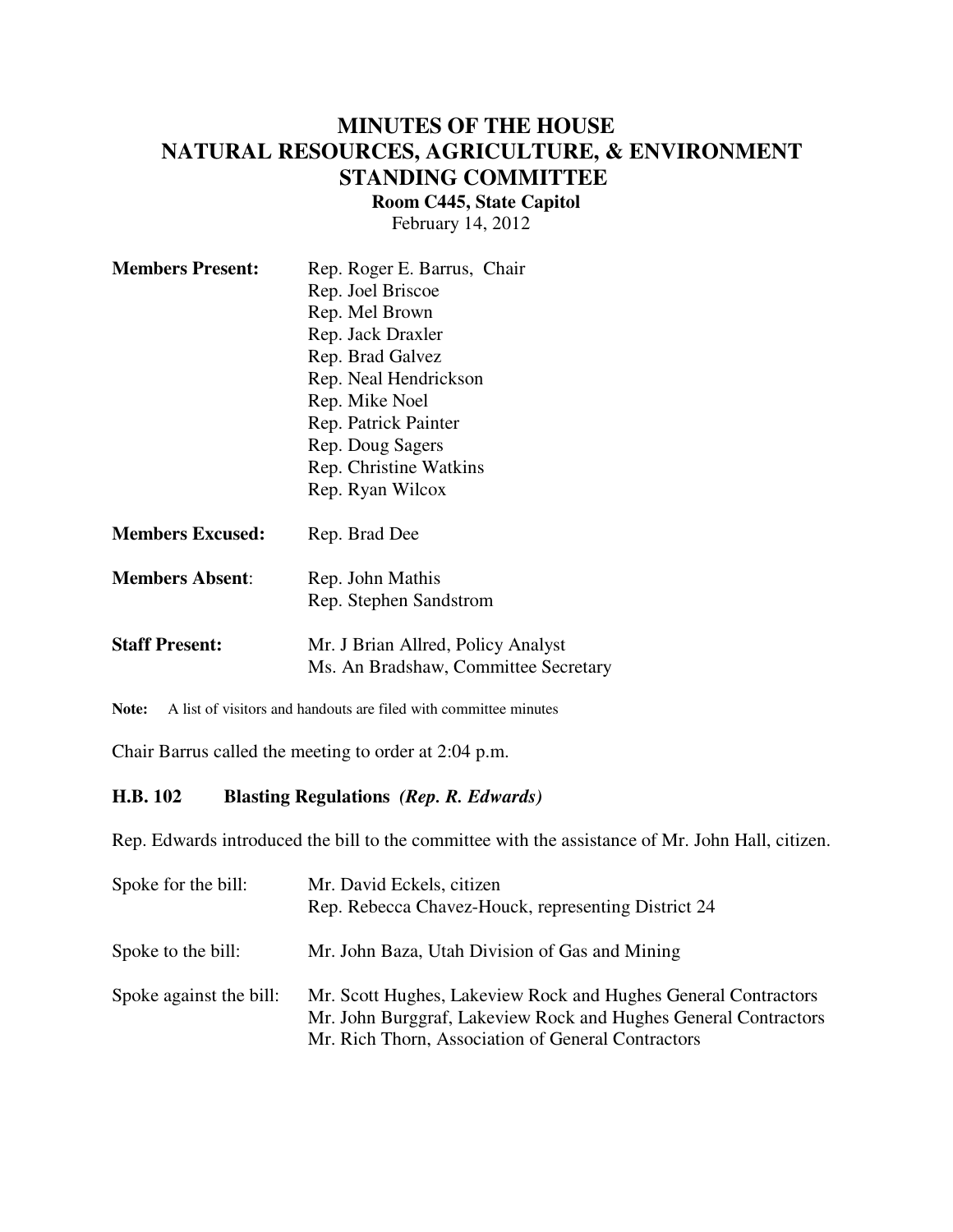Natural Resources, Agriculture & Environment February 14, 2012 Page 2

**MOTION:** Rep. Briscoe moved to pass the bill out favorably. The motion failed with Rep. Briscoe voting for motion. Rep. Brown, Rep. Hendrickson, and Rep. Sagers were absent for the vote.

### **H.B. 485 Change Application Amendments** *(Rep. R. Wilcox)*

**MOTION:** Rep. Wilcox moved to replace HB485 with 1st Sub. HB485. The motion passed unanimously with Rep. Brown, Rep. Hendrickson, and Rep. Sagers absent for the vote.

### **1st Sub. H.B. 485 Change Application Amendments** *(Rep. R. Wilcox)*

Rep. Wilcox introduced the bill to the committee with the assistance of Mr. Kent Jones, Utah Division of Water Rights.

Spoke for the bill: Mr. Keith Denos, Provo River Water Users Association

- **MOTION:** Rep. Painter moved to pass 1st Sub. HB485 out favorably. The motion passed unanimously with Rep. Brown, Rep. Hendrickson, and Rep. Sagers absent for the vote.
- **MOTION:** Rep. Galvez moved to place 1st Sub. HB485 on the Consent Calendar. The motion passed unanimously with Rep. Brown, Rep. Hendrickson, and Rep. Sagers absent for the vote.

## **H.B. 343 Underground Storage Tank Amendments** *(Rep. K. McIff)*

Rep. McIff introduced the bill to the committee.

**MOTION:** Rep. Watkins moved to amend the bill as follows:

- *1. Page 7, Lines 187 through 191:*
	- 187 (29) "Underground storage tank" means [any] a tank regulated under Subtitle I,
	- 188 Resource Conservation and Recovery Act, 42 U.S.C. Sec. 6991c, et seq., including:
	- 189 (a) a petroleum storage tank;
	- 190 (b) underground pipes and lines connected to a storage tank; **{ and }**
	- 191 (c) [any] **{ an }** underground ancillary equipment **;** and  **(d) a** containment system.

The motion passed unanimously with Rep. Hendrickson and Rep. Sagers absent for the vote.